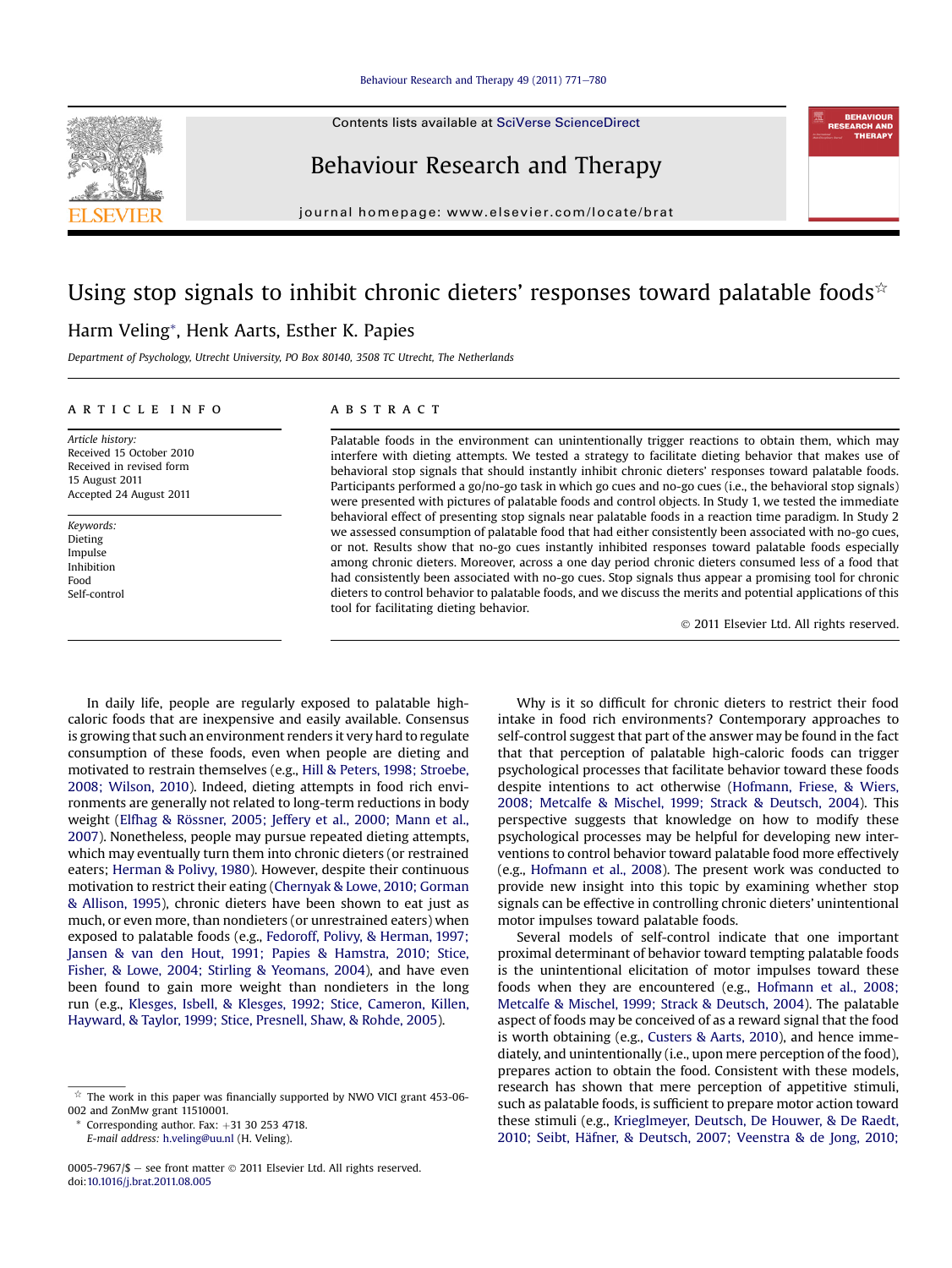[Veling & Aarts, in press-b\)](#page-8-0). This immediate action preparation is likely to facilitate behavior toward these foods especially in demanding everyday situations where conscious or intentional processes are taxed by factors such as alcohol consumption, cognitive load, or time pressure [\(Baumeister & Heatherton, 1996;](#page-8-0) [Hofmann & Friese, 2008; Strack & Deutsch, 2004\)](#page-8-0). Indeed, research has demonstrated that the ability to inhibit prepared responses is crucial for the successful regulation of one's body weight, and that many individuals motivated to control their weight often fail at this impulse inhibition (e.g., [Jansen et al., 2009;](#page-8-0) [Nederkoorn, Braet, Van Eijs, Tanghe, & Jansen, 2006; Nederkoorn,](#page-8-0) [Houben, Hofmann, Roefs, & Jansen, 2010; Nederkoorn, Jansen,](#page-8-0) [Mulkens, & Jansen, 2007](#page-8-0)).

An important contributor to the difficulty of chronic dieters in acting in line with their dieting goal may thus be the fact that palatable foods unintentionally elicit strong impulses to act on these foods. A number of research findings are consistent with this notion. First and very relevant to the present discussion, perception of foods has been shown to evoke stronger action tendencies to approach these foods in chronic dieters compared to nondieters ([Veenstra & de Jong, 2010](#page-8-0)). Furthermore, research has shown that palatable food cues elicit hedonic, pleasure-oriented, thoughts more strongly in chronic dieters than in nondieters ([Papies,](#page-8-0) [Stroebe, & Aarts, 2007, 2008](#page-8-0)), and that palatable food cues elicit increased salivation responses in chronic dieters, but not in nondieters [\(Brunstrom, Yates, & Witcomb, 2004; Klajner, Herman,](#page-8-0) [Polivy, & Chhabra, 1981](#page-8-0)). Moreover, exposure to palatable foods increases self-reported food cravings in chronic dieters ([Harvey,](#page-8-0) [Kemps, & Tiggemann, 2005\)](#page-8-0). These cravings may result in overeating (e.g., [Collins, 1978; Fedoroff, Polivy, & Herman, 2003; Jansen](#page-8-0) [et al., 2009; Jansen & van den Hout, 1991\)](#page-8-0), even when participants are explicitly asked not to eat any of the food [\(Stirling & Yeomans,](#page-8-0) [2004](#page-8-0)). Importantly, this consumption of palatable foods appears to be triggered by unintentional impulses to act on the food, as research has further shown that chronic dieters reduce their palatable food consumption once they are explicitly reminded about their dieting goal ([Anschutz, Van Strien, & Engels, 2008;](#page-7-0) [Papies & Hamstra, 2010; Ward & Mann, 2000\)](#page-7-0).

The research discussed above suggests that chronic dieters' difficulty to control their palatable food consumption may be facilitated by unintentional impulses toward palatable foods. Considering that palatable foods are abundant in the environment ([Hill & Peters, 1998; Stroebe, 2008; Wilson, 2010\)](#page-8-0), an intervention that directly modifies impulses toward palatable foods may thus provide a promising route to improve self-control among chronic dieters in daily life (e.g., [Hofmann et al., 2008; Veling & Aarts,](#page-8-0) [in press-a\)](#page-8-0).

A recent line of research suggests that one way to accomplish this goal is by presenting behavioral stop signals near palatable foods [\(Houben, 2011; Houben & Jansen, 2011; Veling & Aarts, 2009,](#page-8-0) [in press-b; Veling, Holland, & van Knippenberg, 2008\)](#page-8-0). A stop signal is a cue or sign in the environment that causes people to inhibit their behavior by suppressing any elicited motor impulses. Previous research has shown that presentation of a stop signal shortly after action preparation causes motor inhibition, which can be conceived of as a global brake on the action system (e.g., [Coxon, Stinear, &](#page-8-0) [Byblow, 2009;](#page-8-0) for an overview see [Stinear, Coxon, & Byblow,](#page-8-0) [2009](#page-8-0)). As a result of this global braking mechanism, behavior is temporarily put on hold, and restarting of subsequent behavior is slowed down [\(Veling & Aarts, in press-b](#page-8-0)). In other words, presenting a stop signal shortly after action preparation inhibits the motor system and restrains all subsequent action. Moreover, strength of this motor inhibition has been shown to be a function of the strength of the initially prepared impulse ([Nakata et al., 2006\)](#page-8-0). Thus, stop signals have been shown to be an effective tool to disrupt and inhibit motor impulses, and stop signals are more effective as impulses are elicited stronger.

The research described above suggests that stop signals are a means that can be used to inhibit unintentional impulses toward palatable foods, and hence modify a proximal determinant of behavior toward palatable foods. Importantly, chronic dieters should benefit most of the use of stop signals as a modifier of impulses evoked by palatable foods, as stop signals produce stronger inhibition as impulses are evoked stronger, and palatable foods have been shown to trigger strong appetitive impulses especially among chronic dieters. Based on this reasoning, two studies were conducted that examined whether stop signals are indeed effective in modifying chronic dieters' responses toward palatable foods. We examined the immediate behavioral consequences of presenting stop signals near palatable foods in a reaction time paradigm, and tested the potential of stop signals to affect a clinically relevant measure of behavior (i.e., food consumption in an everyday life context).

In Study 1, we employed a reaction time paradigm to test the immediate behavioral consequences of presenting stop signals near palatable foods. Specifically, we tested our basic assumption that presenting palatable foods near stop signals would instantly inhibit chronic dieters' behavior. In Study 2 we moved beyond the immediate effects of stop signals on behavior by examining whether consistently presenting a particular palatable food near stop signals can even effect a more distal, but crucial outcome measure, i.e., chronic dieters' subsequent consumption of this food in an everyday life context.

#### Study 1

In Study 1 we tested whether presenting stop signals near palatable foods would instantly inhibit chronic dieters' unintentional impulses toward these foods. To test this, we presented participants with task-irrelevant images of palatable foods or control objects on a computer screen. Previous work has revealed that such task-irrelevant presentation of objects is sufficient to evoke impulses to obtain such objects when people are sensitive to the appetitive nature of such objects (i.e., an instance of unintentional elicitation of impulses; [Veling & Aarts, in press-b\)](#page-8-0). Because chronic dieters are more sensitive to the appetitive nature of palatable food cues than nondieters (as explained above), we expected such presentation to evoke impulses to obtain these objects for chronic dieters and not so much for nondieters. Superimposed over these images we presented go cues or no-go cues (i.e., the stop signals) that required a response, or withholding a response respectively (see [Veling & Aarts, in press-b](#page-8-0) for this procedure). Importantly, participants were also instructed to respond as fast as possible to action probes that occasionally, and unpredictably, appeared after the object-cue combinations (i.e., an independent probe method; [Anderson & Spellman, 1995\)](#page-7-0). This task allowed us to measure whether behavior was temporarily put on a hold after each object type (palatable food vs. control) by cue type (go vs. no-go) combination.

We predicted that the no-go cues would inhibit impulses toward palatable foods in chronic dieters. As explained above, this inhibition of motor impulses toward palatable foods by the no-go cues should put behavior temporarily on hold, and hence be observable in a slow-down in responding to the action probes. Thus, we expected that chronic dieters would be slower to respond after presentation of palatable foods with no-go cues than after presentation of control objects with no-go cues. In contrast, previous work has shown that appetitive objects do not speed up responses to the action probes after presentation of go cues ([Veling](#page-8-0) [& Aarts, in press-b\)](#page-8-0). Therefore, we did not expect a difference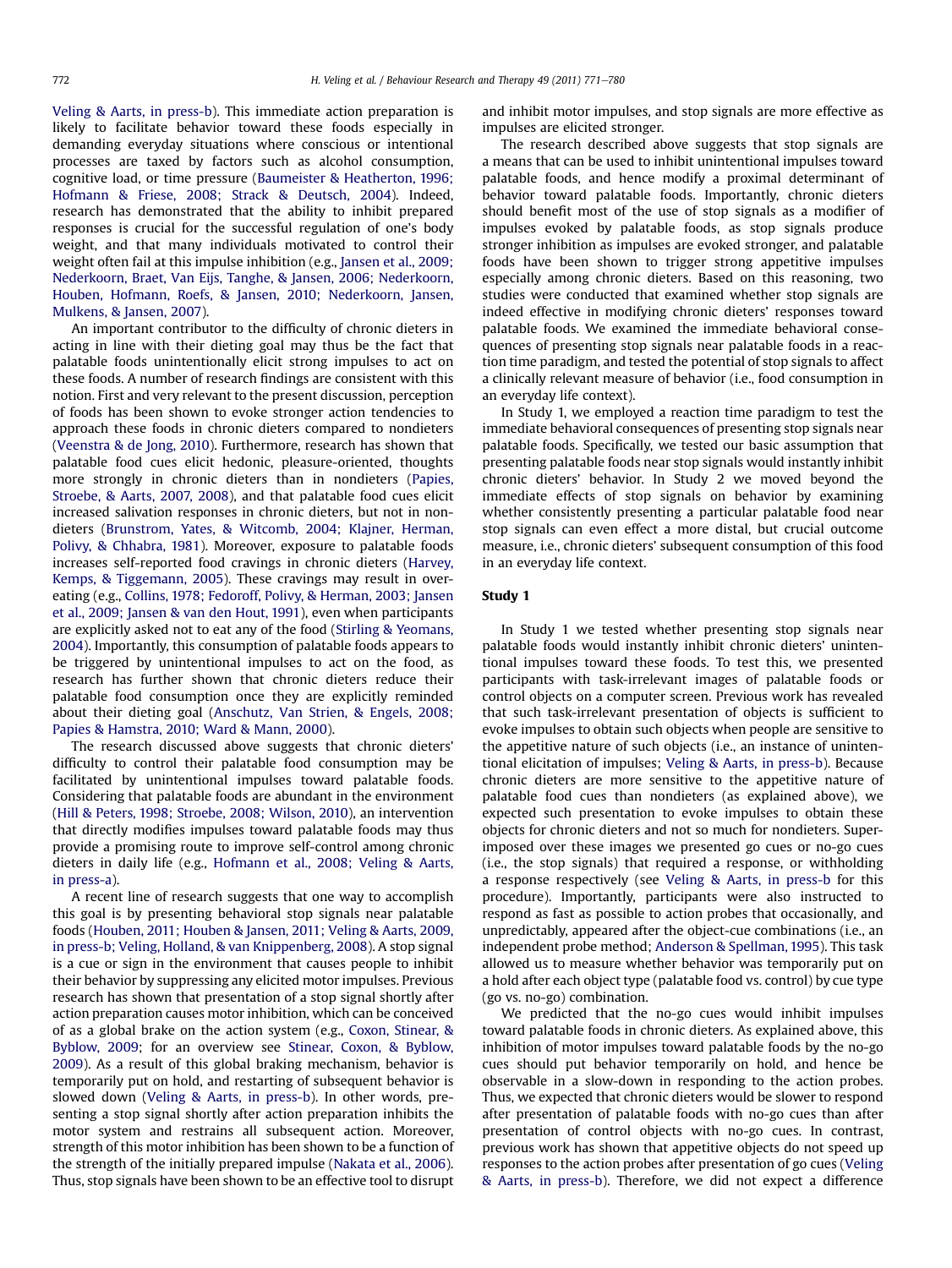between action probe responses following palatable foods with go cues or control objects with go cues. In sum, we expected a threeway interaction between chronic dieting, cue type and object type such that action probe responses by chronic dieters would be inhibited after presentation of no-go cues with palatable foods.

### Method

### Participants and design

Study 1 included 38 undergraduates (all women; mean  $age = 21.21$ , SD = 3.37). Participants received a small payment for their participation. We employed a 2 (object type: palatable food vs. control objects) by 2 (cue type: go vs. no-go) within subjects design, and included chronic dieting as a continuous variable.

#### Stimuli

For the go/no-go task we selected 12 color pictures of palatable foods (i.e., potato chips, chocolate, cheese, 2 pictures of ice-cream, cookies, mars candy bar, pie, popcorn, cheese sandwich, Frenchfried potatoes, and pizza) comparable to those used in previous research on chronic dieting and impulsive responses ([Papies et al.,](#page-8-0) [2008; Papies, Stroebe, & Aarts, 2009\)](#page-8-0). As control objects we used 12 neutral IAPS pictures depicting common objects and art (e.g., a light bulb, an empty mug).<sup>1</sup> Pictures are approximately 250 by 250 pixels in size and presented on a computer screen with a 800 by 600 resolution.

#### Concern for Dieting scale

To assess chronic dieting, participants were asked to fill out the Concern for Dieting subscale of the Revised Restraint scale after performing the go/no-go task ([Herman & Polivy, 1980; Jansen,](#page-8-0) [Oosterlaan, Merckelbach, & van den Hout, 1988\)](#page-8-0). This subscale of the restraint scale has been recommended (i.e., over the scale as a whole and the Weight Fluctuation subscale) and used to specifically assess participants' chronic motivation to control their weight by dieting (e.g., [Blanchard & Frost, 1983; Hofmann, Van](#page-8-0) [Koningsbruggen, Stroebe, Ramanathan, & Aarts, 2010; Papies &](#page-8-0) [Hamstra, 2010; Stroebe, Mensink, Aarts, Schut, & Kruglanski,](#page-8-0) [2008; van Strien, Breteler, & Ouwens, 2002;](#page-8-0) [Wardle, 1986](#page-9-0)). The subscale assesses participants' motivation to restrain their eating by six items such as "How often are you dieting?" and "How conscious are you of what you are eating?". Higher scores reflect a stronger chronic dieting goal. We also asked participants how many minutes had past since their last food consumption.

#### Procedure

Participants received a modified version of a go/no-go task, and were asked to respond as accurately and quickly as possible to briefly presented cues that appeared on the computer screen in combination with other stimuli. Each trial consisted of two phases (see Fig. 1). First, participants were presented with pictures that were displayed in the middle of a computer screen, accompanied by either a go cue or no-go cue. The go/no-go cues were the letters "p" and "f". We counterbalanced instructions (e.g., "p" is the go cue and "f" the no-go cue) across participants. The go/no-go cues were displayed on the pictures in black font type (font size 12) against a white background, so that they were clearly visible. The presentation of a picture with a go or no-go cue lasted 500 ms. We expected inhibition to occur during presentation of a palatable food with a no-go cue, and hence this phase of each trial can be considered the inhibition induction phase (see Fig. 1).



Fig. 1. Outline of a trial in Study 1. A food or control object was presented together with a go or no-go cue. Participants were asked to act in line with the go and no-go cues upon subsequent presentation of a question mark (2/3 of the trials). When an equal sign appeared they had to refrain from responding irrespective of the go and nogo cues (1/3 of the trials). Most importantly, when an asterisk appeared participants were instructed to always respond by pressing the space bar, irrespective of the initially presented go or no-go cues (1/3 of the trials). Reaction times to these action probes served as our dependent variable.  $RTs = reaction$  times.  $DV = dependent$ variable.

In the second phase of the trial, immediately after each picturecue combination, a "?", or a "\*", or a " = " appeared in blue font type (see Fig. 1). These signs were displayed in the center of the computer screen for either 1500 ms, or until the participant responded. In the case of a "?", participants were asked to respond in accordance with the cue: Press the space bar with the index finger of the right hand after presentation of a go cue and refrain from responding after presentation of a no-go cue. These filler trials were included to ensure that the go and no-go cues became associated with responding and withholding a response. However, when a "\*" appeared participants were asked to always press the space bar, i.e. even when a no-go cue had been displayed on the picture. Thus, the earlier no-go signal was overruled on these trials. Reaction times on these action probe trials served as our dependent variable. In addition, when  $a^* = "$  appeared participants were asked to always refrain from responding, i.e. even when a go cue had been displayed over a picture. This kind of filler trials only included to ensure that the probability of a no-go response was 50%. After a correct (non) response a green circle was presented, and after an erroneous (non) response a red cross was presented for 500 ms. The intertrial interval was 500 ms.

The go/no-go task consisted of five experimental blocks of 24 trials. Within each block, each object (i.e., palatable food or control) was presented once. In 50% of the trials a go cue was presented, and in 50% a no-go cue was presented. Selection of a specific object and cue was random with the constraints that a specific object (food or control), and cue type (go or no-go) was not presented more than four times in a row, and that food and control objects were equally often paired with each cue type. After each object-cue combination either a "?", or "\*", or " = " appeared. The "?" was presented in  $16$ trials, the "\*" in four trials and " = "also in four trials. These signs were randomly selected with the constraints that, for each stimulus type (palatable food or control), every six trials consisted of four "?" signs, one "\*" sign and one " = " sign, and that the "?", "\*", and " = " signs were equally often paired with each cue type (go or no-go). In total participants received 20 action probe trials, 5 for each object (i.e., arousing or control) – cue type (go or no-go) combination.

 $1$  The IAPS picture identification numbers are 7000, 7002, 7004, 7009, 7010, 7035, 7090, 7160, 7170, 7185, 7207, 7233.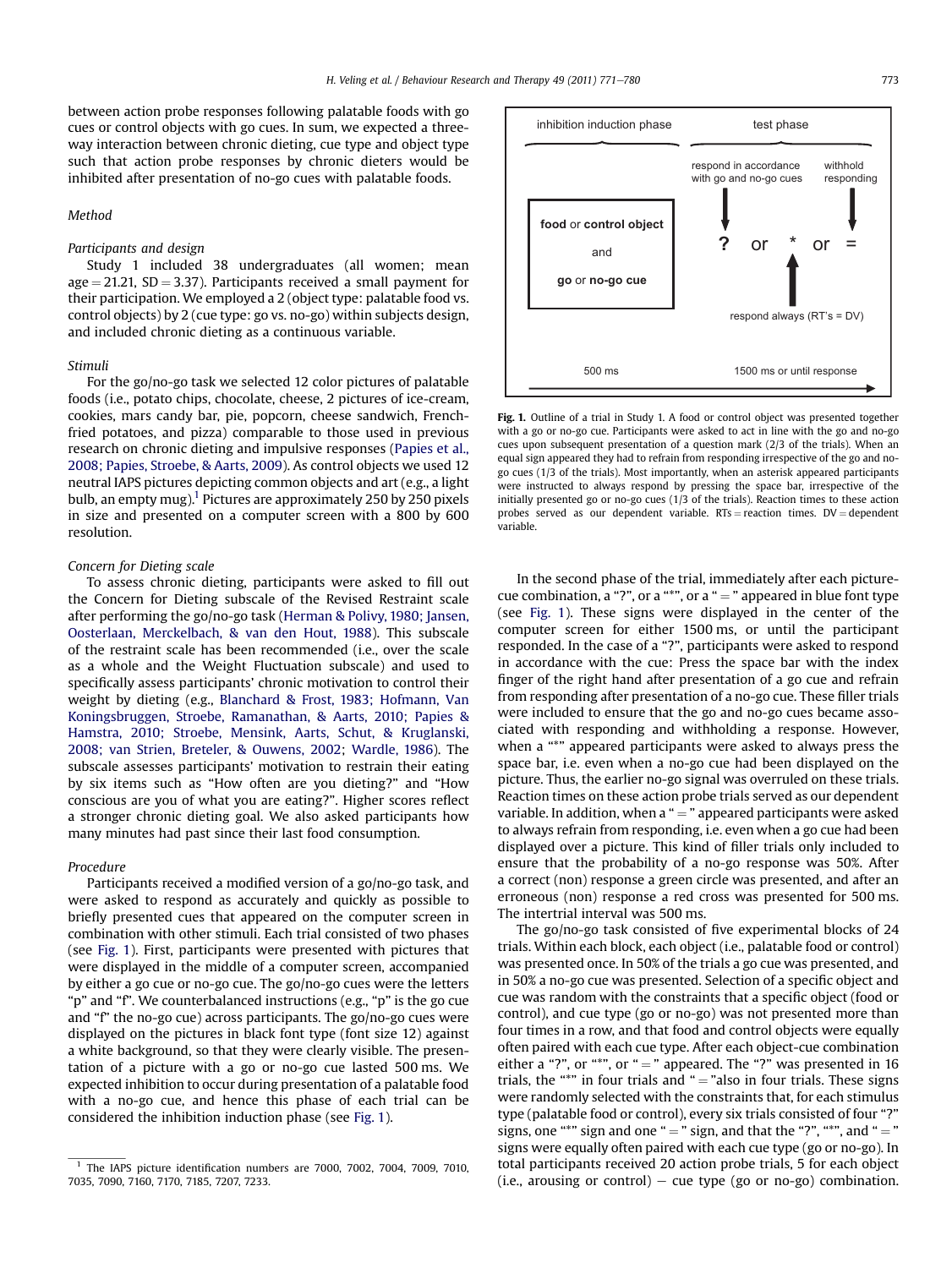Before starting the test blocks participants received a practice block including all trial types. Afterward, participants were debriefed and thanked for their participation. None of the participants reported any suspicion of the true nature of the study.

#### Results

Participants made few errors on the go/no-go task (3.4%). As in previous work ([Veling & Aarts, in press-b](#page-8-0)), action probe trials with responses that were faster than 300 ms (1.4%), and omissions (1.6%) were removed, and we conducted analyses on log-transformed reaction times of the action probe trials.

We analyzed response latencies on action probe trials in the General Linear Model including the effects of object type (palatable food vs. control) and cue type (go vs. no-go) as within subjects factors and chronic dieting as a continuous factor. This analysis yielded a main effect of cue type,  $F(1, 36) = 19.05$ ,  $p < .01$ ,  $\eta_{\rm p}^2 = .35$ , which indicated that participants were slower after presentation of no-go cues than after presentation of go cues. More importantly, this main effect was qualified by an interaction between object type and cue type,  $F(1, 36) = 8.05$ ,  $p < .01$ ,  $\eta_p^2 = .18$ . Participants were significantly slower to respond after presentation of palatable foods with no-go cues ( $M = 604$ ; SD = 138) than after neutral control objects with no-go cues  $(M = 565; SD = 104)$ ,  $F(1, 37) = 4.20$ ,  $p < .05$ ,  $\eta^2 = .10$ . In contrast, there was no significant difference when the palatable foods had been paired with go cues ( $M = 516$ ;  $SD = 75$ ) compared to when control objects had been paired with go cues ( $M = 526$ ; SD = 82),  $F(1, 37) = 1.70$ ,  $p = .20$ ,  $\eta^2 = .04$ .

Most importantly, the two-way interaction between object type and cue type was qualified by the predicted three-way interaction between object type, cue type, and chronic dieting,  $F(1, 36) = 4.15$ ,  $p < .05$ ,  $\eta_{\rm p}^2 = .10$  (see Fig. 2). Next, we examined the two two-way interactions between object type and cue type for participants with relative low chronic dieting scores (1 SD below the mean of the standardized chronic dieting score) and for participants with relative high chronic dieting scores (1 SD above the mean of the standardized chronic dieting score; see [Aiken & West, 1991](#page-7-0) for this regression analysis). With this estimation procedure we can test differences between mean reaction times to palatable food trials with no-go cues and control objects with no-go cues within low vs. high levels of chronic dieting separately without conducting a median split and while retaining all observations in the analysis (e.g., [Irwin & McClelland, 2003; Royston, Altman, & Sauerbrei,](#page-8-0) [2006](#page-8-0); see e.g. also [Hofmann et al., 2010](#page-8-0)).

For the chronic dieters (1 SD above the mean standardized chronic dieting score) we observed a main effect for cue type



Fig. 2. Mean difference in reaction times in milliseconds on action probe trials between palatable foods and control objects as a function of cue type for nondieters and chronic dieters. Higher scores reflect slower responses after perception of palatable foods compared to control objects. Error bars  $=$  SE.

 $F(1, 36) = 6.85, p < .05, \eta_{\rm p}^2 = .16$ , but more importantly, the predicted interaction between cue type and object type was significant,  $F(1, 36) = 11.85, p < .01, \eta_{\rm p}^2 = .25$  (see right panel of Fig. 2). Consistent with our expectations, simple effect analyses revealed that chronic dieters were significantly slower to respond when palatable foods had been paired with no-go cues, than when control objects had been paired with no-go cues,  $F(1, 36) = 6.30$ ,  $p < .05$ ,  $\eta^2$  = .15 (see gray bar on right panel of Fig. 2). There was no significant difference for chronic dieters when palatable food objects had been paired with go cues compared to when control objects had been paired with go cues,  $F(1, 36) = 2.56$ ,  $p = .12$ ,  $n^2 = .07$ .

Although there was a tendency for nondieters (1 SD below the mean standardized chronic dieting score) to react slowest when no-go cues had been presented with palatable foods, there was merely a main effect for cue type  $F(1, 36) = 12.34$ ,  $p < .01$ ,  $\eta_{\rm p}^2 = .26$ . Nondieters were slower to respond after no-go cues ( $M = 589$ ;  $SD = 111$ ) than after go cues ( $M = 519$ ;  $SD = 73$ ). However, action probe reaction times were not influenced by object type,  $F < 1$ , or an interaction between cue type and object type,  $F < 1$  (see left panel of Fig. 2).

Additional analyses revealed that time since last food consumption was not related to the chronic dieting scale  $(r = .01, ...)$  $p = .95$ ). Hence, the difference between chronic dieters and nondieters cannot be accounted for by differences in time since last food consumption (cf. [Veling & Aarts, in press-b\)](#page-8-0).

#### Discussion

The goal of Study 1 was to test whether stop signals can be used to inhibit chronic dieters' unintentional impulses toward palatable foods. Based on the notion that inhibition of impulses puts behavior temporarily on hold [\(Stinear et al., 2009; Veling & Aarts, in press-b\)](#page-8-0), we tested whether chronic dieters would be slower to react to action probes after presentation of task-irrelevant palatable foods with stop signals. Consistent with our expectations, results indeed revealed that presentation of palatable foods with no-go cues caused slower responding to the action probes compared to presentation of control objects with no-go cues. Moreover, this disruptive effect of stop signals was particularly strong for chronic dieters, who have been shown to react more strongly to food cues than nondieters (e.g., [Brunstrom et al., 2004; Fedoroff et al., 1997;](#page-8-0) [Jansen & van den Hout, 1991; Klajner et al., 1981; Veenstra & de](#page-8-0) [Jong, 2010\)](#page-8-0). The stronger disruptive effect of stop signals among chronic dieters is in line with previous research showing that the inhibitory effect of stop signals on the motor system is adapted to the strength of the initially evoked impulse [\(Nakata et al., 2006;](#page-8-0) [Stinear et al., 2009](#page-8-0)). Thus, stop signals appear to instigate a dynamic braking mechanism that instantly inhibits chronic dieters' behavior upon perception of palatable foods.

Because our aim was to examine the immediate behavioral consequences of presenting stop signals near palatable foods, we measured a behavioral correlate (i.e. slowed responses) of the outcome of a covert inhibitory process (i.e., motor inhibition) rather than motor inhibition directly (note that the latter cannot be assessed directly with behavioral measures). The advantage of such an indirect measurement approach is that the effect of presenting stop signals near palatable foods on overt behavior, i.e., putting behavior temporarily on hold, can be observed. A limitation of the current indirect measurement method, however, is that the occurrence of motor inhibition cannot be unambiguously demonstrated. Future work may further examine the immediate effects of presenting stop signals near palatable foods, and conduct neurological measurements during the presentation of stop cues and palatable foods to assess the occurrence of motor inhibition more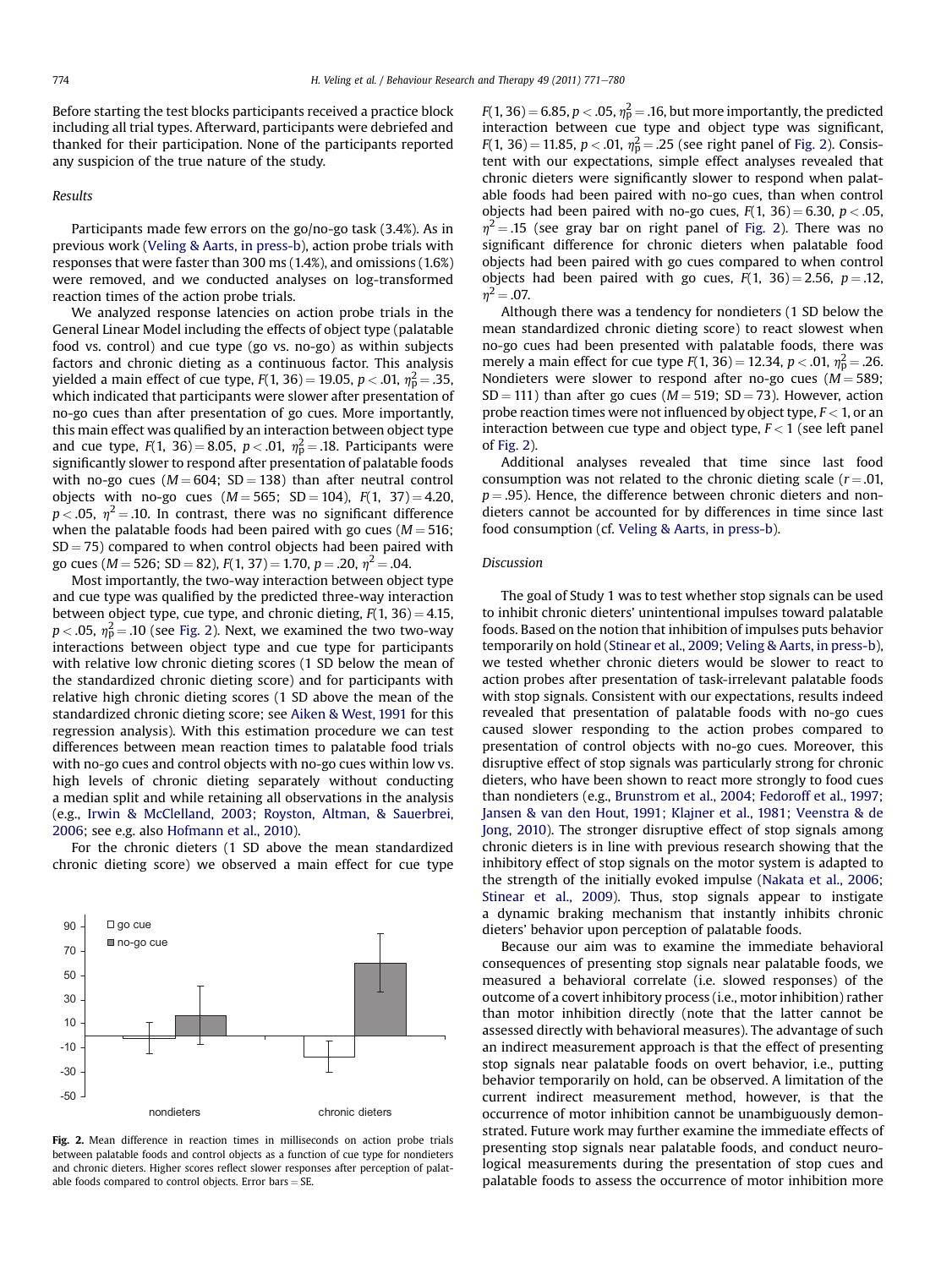directly [\(Stinear et al., 2009\)](#page-8-0). In any case, Study 1 reveals that presenting stop signals near palatable foods inhibits chronic dieters' subsequent overt behavior.

The results of Study 1 raise the important question of how stop signals may be used to improve chronic dieters' self-control in tempting everyday situations. Specifically, when stop signals are not present in the environment of palatable foods, e.g. outside the psychological laboratory, they cannot inhibit any impulses toward tempting foods. Hence, an important challenge is to develop a way that uses stop signals to improve dieting behavior in circumstances where stop signals are not physically present. We addressed this important topic in Study 2.

Moreover, a limitation of Study 1 is that we did not assess body weight. As body weight has been found to correlate with chronic dieting status (e.g., [Klesges et al., 1992; Lowe, 1984; Ruderman,](#page-8-0) [1986; Snoek, van Strien, Janssens, & Engels, 2008; Stice et al.,](#page-8-0) [1999\)](#page-8-0), it is hence currently unclear whether the key variable responsible for the effects of stop signals in Study 1 could be body weight instead of, or in addition to, chronic dieting status. Therefore, we measured body weight in addition to chronic dieting in Study 2.

#### Study 2

In Study 2 we examined whether stop signals can be used to control chronic dieters' actual consumption of palatable foods in an everyday life context. One way of how this may be accomplished is by a short intervention procedure in which palatable foods are consistently accompanied by stop signals. Repeated inhibition toward appetitive objects has been shown to diminish the impulseevoking potential of these objects when they are subsequently encountered [\(Veling & Aarts, 2009](#page-8-0)), and should therefore reduce occurrence of behavior toward such objects (e.g., [Hofmann et al.,](#page-8-0) [2008; Strack & Deutsch, 2004\)](#page-8-0). First evidence from one recent study indeed suggests repeated presentation of stop signals near palatable foods can be effective in modifying subsequent responses toward palatable foods.

Specifically, in this study [\(Houben & Jansen, 2011](#page-8-0)), palatable foods were consistently associated with stop signals (i.e., no-go cues in a go/no-go task) in the no-go condition. In the control condition no such association was established. Next, immediately after the manipulation, consumption of the food was measured in a taste test. Results revealed that participants in the no-go condition consumed less of the food that had been presented with no-go cues compared to participants in the control condition. Importantly, this effect occurred particularly for chronic dieters. Bearing in mind that chronic dieters are motivated to restrict their intake of palatable foods (e.g., [Chernyak & Lowe, 2010](#page-8-0)), this finding is a first indication that stop signals may be helpful in improving chronic dieters' dieting behavior in response to palatable foods.

In Study 2 we aimed to further test the potential of stop signals to improve chronic dieters' self-control toward palatable foods. In particular, we were interested to test whether an intervention procedure that presents stop signals consistently near a particular palatable food not only affects consumption behavior in a taste test in the psychological laboratory immediately following this intervention, but can even influence consumption behavior in less controlled circumstances in everyday life. Considering that dieting behavior generally takes place in the busy and complex environment outside the psychological laboratory (e.g., [Stice et al., 2004;](#page-8-0) [Stroebe, 2008\)](#page-8-0), such an examination would naturally be an important step further to evaluate the potential of stop signals as a psychological intervention tool to facilitate dieting behavior. Furthermore, we also examined the effectiveness of stop signals as a function of Body Mass Index (BMI). We were interested to investigate whether stop signals would only affect those individuals that have a dieting goal, or whether stop signals can also affect individuals that are, like chronic dieters, sensitive to the appetitive nature of food cues (i.e., participants with relatively high BMI; see e.g., [Batterink, Yokum, & Stice, 2010; Bruce et al., 2010; Stice, Spoor,](#page-8-0) Bohon, [Veldhuizen, & Small, 2008\)](#page-8-0), independent of dieting goals.

In Study 2, we first presented participants with a task in which a particular palatable food was consistently presented with stop signals (no-go condition), or not (control condition). Next, participants received a candy bag containing the palatable food to take home with them, and they were informed that they were free to consume as much or as little of the food as they liked. After one day participants returned to the laboratory with the candy bag, so that we could assess the amount of food consumed (see also [Stirling &](#page-8-0) [Yeomans, 2004](#page-8-0)). Based on Study 1, we expected that chronic dieters in the no-go condition would benefit most from the initial presentation of palatable foods with stop signals, and hence we expected reduced consumption of chronic dieters' consumption of the food in the no-go condition.

#### Method

#### Participants and design

Study 2 included 46 undergraduates (28 women). This sample size was based on previous research ([Houben & Jansen, 2011\)](#page-8-0). Participants received a small payment for their participation. Participants were randomly assigned to the no-go condition or control condition (between-subjects), and we included chronic dieting as a continuous factor.

#### Stimuli

As palatable food we selected a kind of sweets (soft sweet liquorice) that are common and very popular in the Netherlands (product name: Kokindjes). This type of candy has been used previously to study eating behavior in chronic dieters and nondieters ([Jansen et al., 2009\)](#page-8-0), and is considered a potential source of overeating. For instance, at their website, the Netherlands Nutrition Centre explicitly advices hiding this candy from sight to avoid overeating [\(Voedingcentrum, 2011\)](#page-9-0). Each sweet weighs about 3 g, and they contain 337.8 kcal per 100 g. At the start of the study, each participant received a pink, partly transparent bag containing 150 g sweets (i.e., packaged similarly as they can be bought in grocery stores). For the manipulation we used three different pictures of the sweets: 1 picture of the closed candy bag, 1 picture of the sweets in an opened candy bag, and 1 picture of the sweets without the bag. All pictures contained a white background. Furthermore, we selected 5 pictures of everyday objects (i.e., a candle, a vase, a pen, a light bulb, and a bottle of soap) that served as fillers during the manipulation.

#### Manipulation

Participants were informed that we were interested in studying attentional processes in the presence of everyday objects. Participants read that task-irrelevant objects of daily life would be presented in the middle of the computer screen for 1500 ms accompanied by either the letter A or L. The letters A or L were presented randomly at one of four possible locations near one of the corners of the objects, and remained visible during the presentation of the objects (i.e., for 1500 ms). The letters were presented in black font on a white background so that they were clearly visible.

After each object-letter combination, a blue question mark would appear for 1000 ms. Depending on the previously presented letter, participants were instructed to respond as fast and accurately as possible during presentation of this question mark.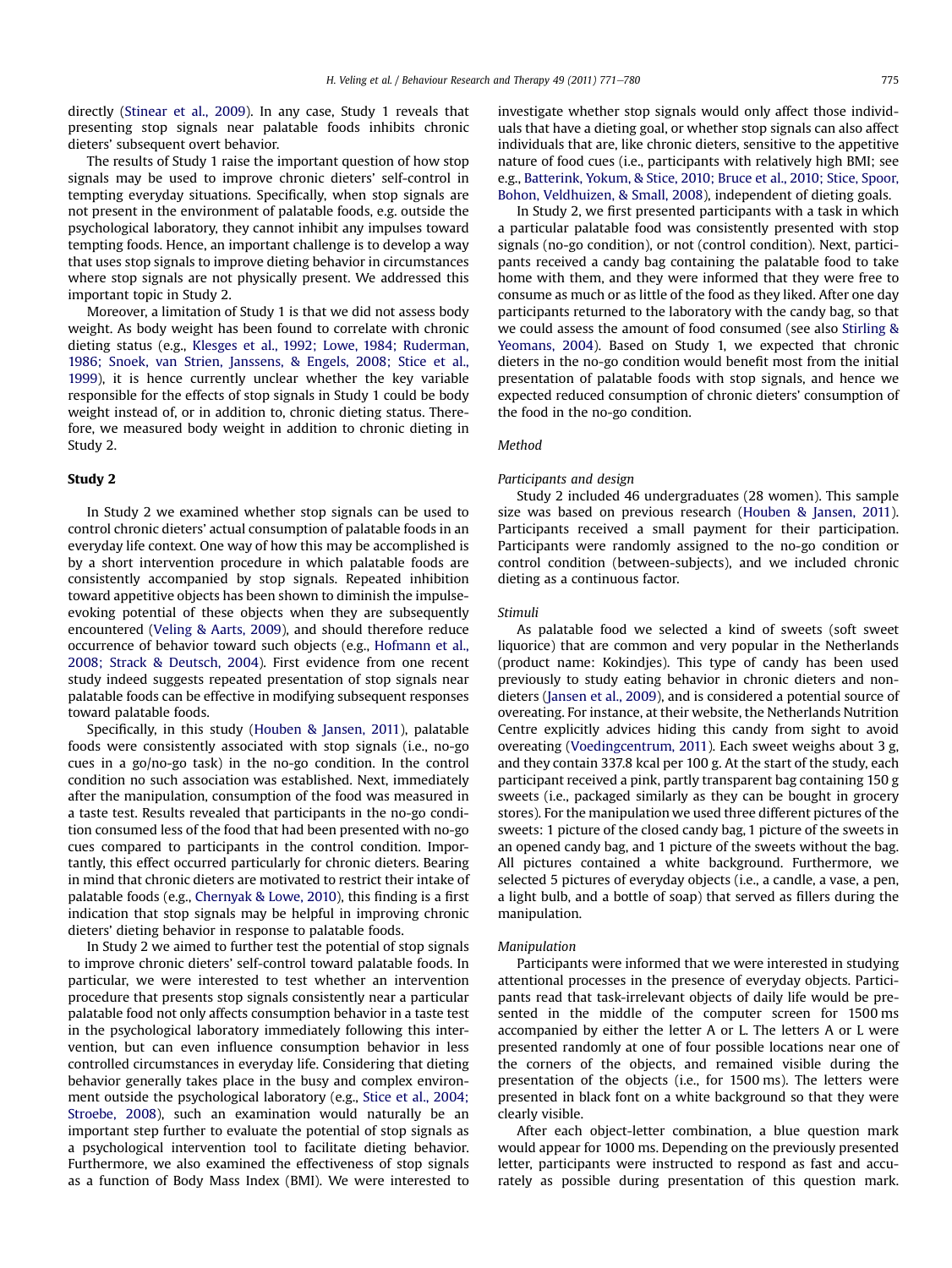Participants in the no-go condition learned that the task was to respond by pressing the space bar when an A (or L counterbalanced across participants) had been presented over the object, and withhold a response when a L (or A) had been presented. Accordingly, in the no-go condition the letters A and L functioned as go cues and no-go cues. In the control condition the instruction was to press the A button when an A had been presented and press the button L when an L had been presented on a QWERTY keyboard. Participants were requested to react as fast and accurately as possible. Accuracy feedback was presented after each trial (i.e., a green circle was presented after correct responses and a red cross after incorrect responses).

The task consisted of 12 blocks of 6 trials. Within each block, one picture of the sweets was presented, and the five pictures of the filler objects. In the no-go condition, the sweets were always accompanied by a no-go cue, and the filler objects with either nogo cues (two trials) or go cues (three trials). Thus within each block and across the task the probability of responding in the no-go condition was 50%. In the control condition the objects were presented with the same letters as in the no-go condition. Thus, in both conditions the task involved the categorization of letters that were presented over task-irrelevant objects. The crucial difference between conditions was that this categorization involved withholding a response toward the sweets in the no-go condition, but not in the control condition.

#### Concern for Dieting scale

As in Study 1, participants were asked to fill out the Concern for Dieting (CD) subscale of the Revised Restraint scale ([Herman &](#page-8-0) [Polivy, 1980; Jansen et al., 1988;](#page-8-0) Cronbach's  $\alpha = .61$ ). We also assessed participants' weight and height to calculate their Body Mass Index (BMI;  $\text{kg/m}^2$ ).

#### Procedure

Before starting the study participants were informed that the study would involve tasting sweets, and that they would be requested to return to the laboratory the next day. After signing informed consent participants started with the first part of the study. Participants learned that the study examined various aspects of consumer behavior such as attention for consumer objects and tasting foods. Then, participants received a candy bag containing 150 g of sweets. They were told that the first task was to take one of the sweets out of the bag and taste it. The experimenter remained present at this stage to ensure that only one of the sweets was taken out of the candy bag. After consuming the sweet participants were asked to rate the sweets on a number of taste dimensions (e.g., sweetness, saltiness). The primary goal of this first task was to familiarize participants with the candy bag, and to ensure that participants would feel free to consume sweets from the bag after finishing the first part of the study. Moreover, this tasting task was used to distract participants from the true purpose of the study, i.e., assessing the amount of sweets consumed after leaving the laboratory.

After this first task participants received the letter categorization task (i.e., the manipulation). Afterward, participants were asked to indicate how often they had seen a candle and a vase during the task. This question was merely asked to further distract participants' attention from the true purpose of the study. Next, participants read that they were approaching the end of the first part of the study, and that they could take the candy bag home with them. It was emphasized that participants could consume as little or as much from these sweets as they liked. Moreover, they read that they should return with the candy bag one day later to answer some additional questions regarding the sweets. Finally, participants made an appointment with the experimenter to return to the laboratory the next day and left the room.

When participants returned the next day for the second part of the study they were first asked to hand over the candy bag to the experimenter. Next, they answered some questions on a computer screen. They filled out the Concern for Dieting scale, answered some demographic questions, and were probed for awareness with regard to the purpose of the study. Specifically, participants were asked i) whether they could indicate the goal of the study, ii) whether they had any ideas about the relation between the computerized task in the first phase of the study and the fact that they received a candy bag, and iii) whether they thought that the computerized task in the first phase of the experiment had affected their consumption of sweets. Answers to these questions indicated that participants were unaware of any effects that the manipulation may have had on their behavior. Thus, any effects of the manipulation are likely not caused by participants' theories about the effect of the manipulation on consumption behavior. The experimenter weighted the candy bag, and the amount of sweets consumed (in grams) served as the dependent variable. Finally, participants were debriefed and thanked for their participation.

#### Results

There were no significant differences between the no-go and control conditions with regard to age ( $M_{\text{no-go}} = 21.27$ , SD = 2.81;  $M_{control} = 21.04$ , SD = 2.94), percentage of women (59.1% in the nogo condition vs. 62.5% in the control condition), BMI ( $M_{\text{no-go}} = 21.11$ ,  $SD = 2.54$ ;  $M_{control} = 21.98$ ,  $SD = 2.70$ ), or chronic dieting  $(M_{\text{no-go}} = 4.91, SD = 2.76; M_{\text{control}} = 5.50, SD = 2.52; all Fs < 1).$ Furthermore, time (in hours) between participating in the first session and second session did also not differ between the no-go  $(M = 21.77, SD = 2.07)$  and the control conditions  $(M = 22.00,$  $SD = 1.84$ ),  $F < 1$ . Moreover, percentage of correct responses of the letter categorization task in the no-go condition ( $M = 97$ , SD = 4.05) did not differ from the percentage of correct responses in the control condition  $(M = 99, SD = 2.01), F(1, 44) = 2.25, p = .14,$  $\eta_{\rm p}^2$  = .05. Initial inspection of the consumption of sweets revealed that three participants did not consume any sweets from the candy bag (two in the control condition). We included these participants in the analyses, but excluding them from the sample did not alter the pattern or significance of the results reported below. We obtained no gender effects ( $Fs < 1$  for the main effect and interactions), and this factor was therefore dropped from the analyses.

The amount of sweets consumed (in grams) was analyzed in the General Linear Model with condition (control vs. no-go) as between-subjects factor and chronic dieting as continuous factor. The only significant effect that emerged from this analysis was the predicted interaction between condition and chronic dieting,  $F(1, 42) = 6.01, p < .02, \eta_{\rm p}^2 = .13$ . To investigate the nature of this interaction, we examined the amount of sweets consumed by chronic dieters (i.e., 1 SD above the mean of the standardized chronic dieting score; see [Aiken & West, 1991\)](#page-7-0) and nondieters (1 SD below the mean of the standardized chronic dieting score) separately. As illustrated by [Fig. 3](#page-6-0), chronic dieters consumed significantly less sweets when the sweets had been presented with stop signals (i.e., in the no-go condition) compared to when the sweets had not been presented with stop signals (i.e., in the control condition),  $F(1, 42) = 6.25$ ,  $p < .02$ ,  $\eta_p^2 = .13$ . Nondieters' eating behavior was unaffected by condition,  $F < 1$ , ns. Moreover, additional regression analyses showed that chronic dieting was negatively and significantly related to consumption in the no-go condition,  $\beta = -52$ ,  $t(21) = -2.75$ ,  $p < .02$ , whereas chronic dieting was positively but not significantly related to consumption in the control condition,  $\beta = .19$ ,  $t(23) = .91$ ,  $p = .38$ . Thus, chronic dieters in the no-go condition consumed less compared to both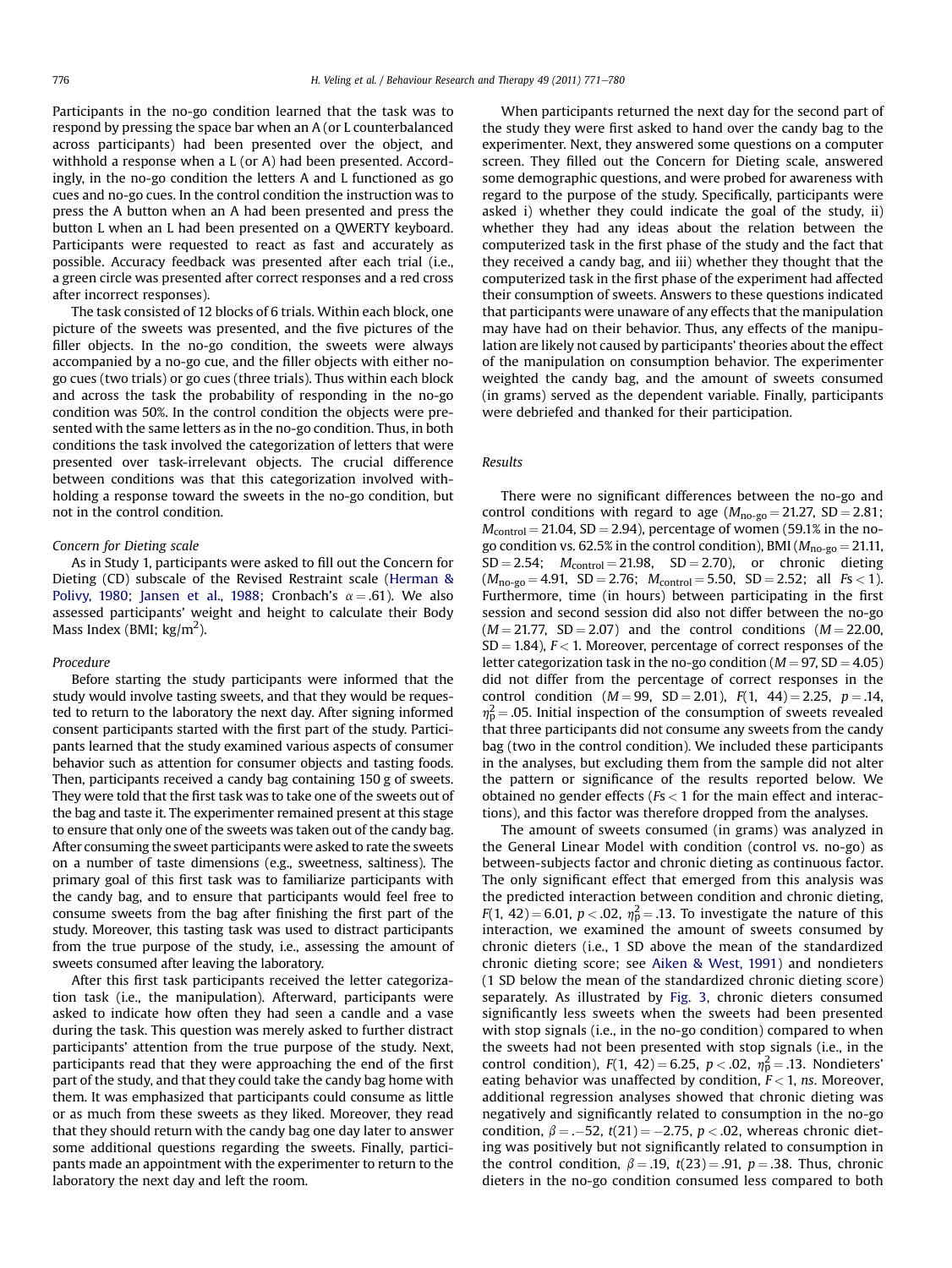<span id="page-6-0"></span>

Fig. 3. Mean amount of sweets consumed by chronic dieters and nondieters in the control and no-go conditions. Error bars  $=$  SE.

chronic dieters in the control condition and nondieters in the nogo condition.

#### Additional analyses

Consistent with previous studies (e.g., [Klesges et al., 1992; Lowe,](#page-8-0) [1984; Ruderman, 1986; Snoek et al., 2008; Stice et al., 1999\)](#page-8-0), chronic dieting was correlated with BMI in the present sample  $(r = .45)$ . This relation may reflect the fact that overweight individuals are more likely than normal weight individuals to pursue repeated dieting attempts, and hence more likely to become chronic dieters ([Lowe, 1984; Snoek et al., 2008](#page-8-0)), or that chronic dieters are at a higher risk to gain weight compared to nondieters (e.g., [Klesges](#page-8-0) [et al., 1992; Stice et al., 1999, 2005](#page-8-0)). However, controlling for BMI in the present analyses left the pattern of results and the interaction between condition and chronic dieting essentially unchanged (i.e., interaction effect when controlling for BMI,  $F(1, 41) = 5.16$ ,  $p < .03$ ,  $\eta_{\rm p}^2$  = .11). Furthermore, a GLM with condition as between-subjects factor and BMI and chronic dieting as continuous predictors revealed that the three-way interaction between chronic dieting, BMI, and condition was not significant,  $F < 1$ .

Next, we conducted a General Linear Model with condition (control vs. no-go) as between-subjects factor and BMI as continuous factor while controlling for chronic dieting. This analyses yielded a marginally significant interaction between condition and BMI,  $F(1, 41) = 3.15$ ,  $p = .08$ ,  $\eta_{p}^{2} = .07$ . Results showed a trend indicating that relatively high BMI participants (1 SD above the mean standardized BMI score) consumed less sweets (in grams) in the no-go condition ( $M = 71.94$ , SD = 17.80) than in the control condition (*M* = 115.30, SD = 14.75),  $F(1, 41) = 3.67$ ,  $p = .06$ ,  $\eta_p^2 = .08$ . No difference in eating behavior was found between the no-go condition  $(M = 84.61, SD = 15.01)$  and control condition  $(M = 71.31, SD = 16.88)$  among relatively low BMI participants (1 SD) below the mean the mean standardized BMI score),  $F < 1$ , ns. Additional regression analyses revealed that BMI was negatively but not significantly related to eating behavior within the no-go condition ( $\beta = -.20, t(21) = -.90, p = .38$ ), and positively but not significantly related to consumption in the control condition  $(\beta = .26., t(23) = 1.28, p = .22)$ . Thus, it seems that, if anything, nogo cues reduced consumption of palatable foods in relatively high BMI participants of the current sample.

#### Discussion

Results of Study 2 reveal that consistently presenting a particular palatable food near stop signals subsequently reduced chronic dieters' consumption of this food. Stop signals did not have this effect among nondieters. This result converges well with the findings of Study 1, and shows that stop signals not only put chronic dieters' behavior toward palatable foods temporarily on hold, but also improve self-control toward palatable foods in an everyday life context. That is, the stop signal task ensured that chronic dieters acted more in line with their chronic motivation to restrain their food intake across a one day period. The finding that chronic dieters reduced their consumption in the no-go condition replicates a recent study that showed effects of stop signals on consumption behavior of chronic dieters in a taste test in the laboratory ([Houben](#page-8-0) [& Jansen, 2011](#page-8-0)), and extends this previous finding by showing that the effects of stop signals can even be observed in less well controlled circumstances where participants consume food in an everyday life context over a mean duration of more than 20 h. The fact that consistent effects of stop signals are observed across different laboratories and different settings provides encouraging evidence that stop signals provide a promising psychological intervention tool to improve chronic dieters' control over their food consumption.

Dieters in the control condition did not significantly consume more food than nondieters. Although chronic dieters have been shown to eat more than nondieters in the laboratory (e.g., [Fedoroff](#page-8-0) [et al., 1997; Jansen et al., 2009; Jansen & van den Hout, 1991; Rogers](#page-8-0) [& Hill, 1989](#page-8-0)) results of Study 2 are consistent with research that has found that chronic dieters often eat just as much as nondieters in the natural environment (e.g., [Stice et al., 2004](#page-8-0)). Importantly, chronic dieters are motivated to restrict their eating more than nondieters (e.g., [Chernyak & Lowe, 2010\)](#page-8-0), and indeed reduce their food intake below the level of nondieters when they are explicitly reminded about their dieting goal ([Anschutz et al., 2008; Papies &](#page-7-0) [Hamstra, 2010; Ward & Mann, 2000](#page-7-0); see [Stroebe et al., 2008](#page-8-0) for a model). From this perspective, then, chronic dieters' eating behavior in the control condition can be considered an instance of unsuccessful dieting behavior, and the stop signals ensured that chronic dieters actually restricted their food intake. Moreover, the reduced food consumption by chronic dieters compared to nondieters within the no-go condition is also consistent with the notion that stop signals facilitated behavior to act in line with participants' chronic dieting goal.

Results of Study 2 also revealed a trend suggesting that stop signals are effective in reducing food consumption for participants with a relatively high BMI. What is particularly intriguing about this finding is that this effect was found to be independent of participants' chronic dieting goal. Accordingly, stop signals are not only helpful for chronic dieters to facilitate acting in line with their dieting goal, but also appear effective in reducing consumption of food among nondieters that are, like chronic dieters, sensitive to the appetitive nature of food cues (i.e., participants with a relatively high BMI). This finding thus suggests that a goal to restrict one's food consumption is not necessary to reduce consumption of palatable foods via stop signals. Future research with a larger sample size may test whether this interesting pattern can be replicated, and whether the interaction between stop signals and BMI is indeed independent of chronic dieting status. For now, we can conclude that stop signals facilitated dieting behavior in a normal weight sample of chronic dieters, which may ultimately prevent these dieters from becoming overweight (see e.g., [Klesges](#page-8-0) [et al., 1992; Stice et al., 1999, 2005\)](#page-8-0).

#### General discussion

Dieting has been found to be a rather ineffective weight maintenance and weight reduction strategy [\(Elfhag & Rössner, 2005;](#page-8-0) [Jeffery et al., 2000; Mann et al., 2007\)](#page-8-0). With regard to chronic dieting, prospective studies have shown that chronic dieters often gain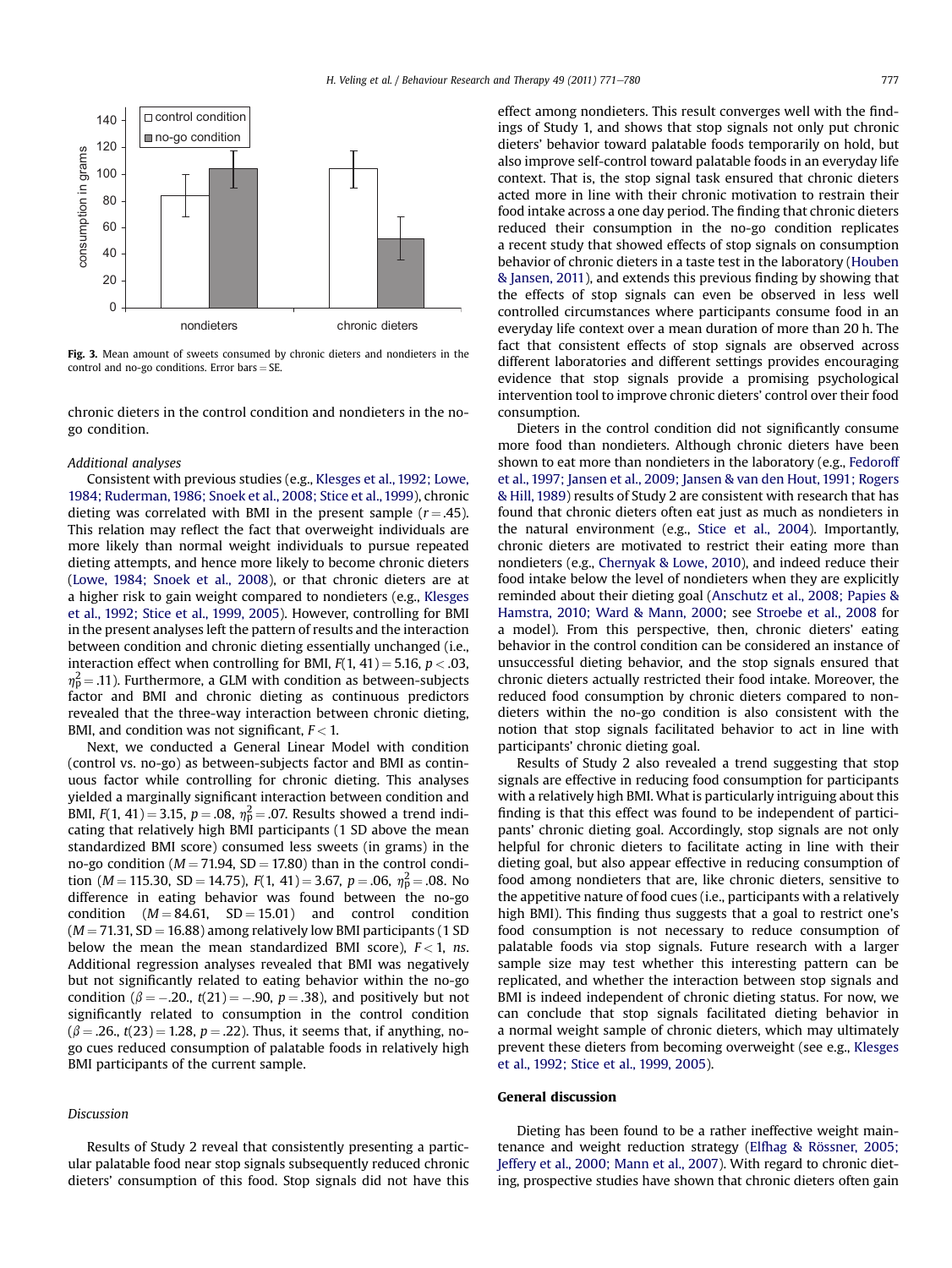<span id="page-7-0"></span>more weight than nondieters (e.g., [Klesges et al., 1992; Stice et al.,](#page-8-0) [1999, 2005\)](#page-8-0). Current approaches to self-control suggest that unintentional impulses toward palatable foods, a proximal determinant of eating behavior, may contribute to the difficulty to restrict food intake when dieting (e.g., [Baumeister & Heatherton, 1996; Hofmann](#page-8-0) [et al., 2008; Metcalfe & Mischel, 1999; Strack & Deutsch, 2004\)](#page-8-0). Indeed, it has been shown that individual differences in the ability to inhibit one's impulsive responses in general and food in particular, are linked to distal outcome variables such as body weight ([Batterink](#page-8-0) [et al., 2010; Nederkoorn et al., 2006, 2007, 2010\)](#page-8-0). However, to date there has been only limited attention to the question of how unintentional impulses to palatable foods can be modified to change behavior toward palatable foods (e.g., [Guerrieri, Nederkoorn,](#page-8-0) [Schrooten, Martijn, & Jansen, 2009; Houben, 2011; Houben &](#page-8-0) [Jansen, 2011; Rotenberg et al., 2005; Veling, Aarts, & Stroebe, 2011\)](#page-8-0).

The present work examined the potential of behavioral stop signals to directly inhibit unintentionally evoked impulses toward palatable foods, and tested whether stop signals can even improve chronic dieters' control over their food consumption. In Study 1 we focused on the question whether presentation of a stop signal near palatable foods would instantly inhibit chronic dieters' impulses to obtain these foods. Results of this study showed that presentation of stop signals near palatable foods inhibited chronic dieters' subsequent responding, suggesting inhibition of the impulse. Although a few studies have proposed such a motor inhibition mechanism as a result of presenting no-go cues near palatable foods, these studies did not attempt to measure this motor inhibition (e.g., [Houben, 2011; Houben & Jansen, 2011](#page-8-0); see also [Veling &](#page-8-0) [Aarts, 2009\)](#page-8-0). The present research thus provides novel empirical evidence by revealing that stop signals can be used to instantly inhibit chronic dieters' behavior when they are exposed to palatable foods.

In Study 2, we moved an important step further by examining whether stop signals would not only inhibit impulses to tempting foods immediately, but would also inhibit responses to foods in an everyday life context where the stop signals were no longer physically present. Results of Study 2 revealed that an intervention that consistently presented stop signals near palatable foods reduced chronic dieters' consumption of food over a one day period. These results are particularly encouraging considering that the intervention task we used only toke a couple of minutes of participants'' time, was relatively effortless to perform, and nevertheless affected consumption outside the psychological laboratory.

An interesting fundamental question raised by the present findings is how consistently inhibiting a response toward a palatable food can subsequently improve chronic dieters' control of consumption of this food. The converging results of Studies 1 and 2 provide a preliminary answer. Specifically, Study 1 revealed that stop signals instantly inhibit impulses toward foods for chronic dieters, but not for nondieters. Accordingly, the repeated presentation of stop signals and palatable food in Study 2 may have repeatedly instigated inhibition toward this food in chronic dieters, but not in nondieters. Such repeated inhibition toward a particular palatable food can create an association between the percept of this food and an inhibition tag, so that mere perception of the food instantly reinstates the inhibition [\(Veling & Aarts, 2009;](#page-8-0) [Verbruggen & Logan, 2008](#page-8-0)). As a result, perception of the palatable food is then sufficient to inhibit behavior of chronic dieters, and improve their self-control. In other words, the stop signals in the no-go condition may have prevented the unintentional impulse toward the food to overtly materialize in chronic dieters, and hence reduced likelihood of consumption of this food by chronic dieters. This account can explain the fact that the stop signal intervention affected chronic dieters' behavior, but did not affect consumption behavior of nondieters.

The stop signal method employed in the present research has two features that render it particularly appealing to be used as a tool to improve regulation of eating behavior in environments that contain palatable foods. First, stop signals should produce stronger inhibitory effects as impulses by palatable foods are evoked stronger. Hence, stop signals should be particularly effective for chronic dieters who experience the strongest difficulty with restricting their food consumption as a result of impulses that are evoked by palatable foods. Second, stop signals can be used to restrict eating behavior even when these signals are no longer physically present. Hence, this method of consistently presenting palatable foods with stop signals may be used to overcome problems with self-control toward these foods that stem from difficulties in recruiting inhibitory control in response to these foods in daily life (e.g., [Batterink et al., 2010; Nederkoorn et al., 2007, 2010\)](#page-8-0).

At the same time, however, it should be emphasized that the current study should be viewed as part of a novel approach to facilitate chronic dieters' restriction of food consumption (see also [Houben & Jansen, 2011\)](#page-8-0), i.e., by focusing on modifying chronic dieters' immediate responses to foods. As a result, a number of theoretical and practical questions remain to be answered before this approach can be recommended as a clinical intervention to improve chronic dieters' restriction of food consumption. First, it would be important to test whether effects of a single no-go intervention will last beyond one day, and whether repeated interventions are needed to boost and improve dieting behavior over longer time frames. Observing effects of stop signals under more complex circumstances, such as longer time intervals, may require larger samples than we used.

Second, it is currently unclear whether chronic dieters in clinical populations (e.g., chronic dieters that receive treatment for obesity), would benefit from stop signals in the same way as chronic dieters in our sample did. Furthermore, results of Study 2 suggested that stop signals may not only be used to facilitate restriction of food consumption in chronic dieters, but may also be used to reduce food consumption in other populations (e.g., participants with relatively high BMI). Future studies are needed to further examine the effects of stop signals among participants with different levels of BMI. Finally, it would be interesting to examine whether particular subgroups within chronic dieters benefit most from the use of stop signals in controlling their eating behavior (e.g., [Jansen et al., 2009\)](#page-8-0).

In sum, chronic dieters have been shown to consume just as much, or even more calories than nondieters (e.g., [Fedoroff et al.,](#page-8-0) [1997; Jansen & van den Hout, 1991; Papies & Hamstra, 2010; Stice](#page-8-0) [et al., 2004; Stirling & Yeomans, 2004](#page-8-0)), and normal weight chronic dieters are at risk of becoming overweight (e.g., [Klesges](#page-8-0) [et al., 1992; Stice et al., 1999, 2005\)](#page-8-0). We examined whether chronic dieters' restriction of food intake could become more successful by modifying chronic dieters' responses toward palatable foods. We have examined stop signals as a means to inhibit chronic dieters' immediate responses toward palatable foods, and we have applied stop signals to reduce chronic dieters' consumption of food in an everyday life context. Future work may further examine how a stop signal intervention can best be implemented to improve dieting behavior in environments where palatable foods are very visible and easily accessible.

#### References

Anderson, M. C., & Spellman, B. A. (1995). On the status of inhibitory mechanisms in cognition: memory retrieval as a model case. Psychological Review, 102, 68-100.

- Anschutz, D. J., Van Strien, T., & Engels, R. C. M. E. (2008). Exposure to slim images in mass media: television commercials as reminders of restriction in restrained eaters. Health Psychology, 27, 401-408.
- Aiken, L. S., & West, S. G. (1991). Multiple regression: Testing and interpreting interactions. Thousand Oaks, CA: Sage Publications, Inc.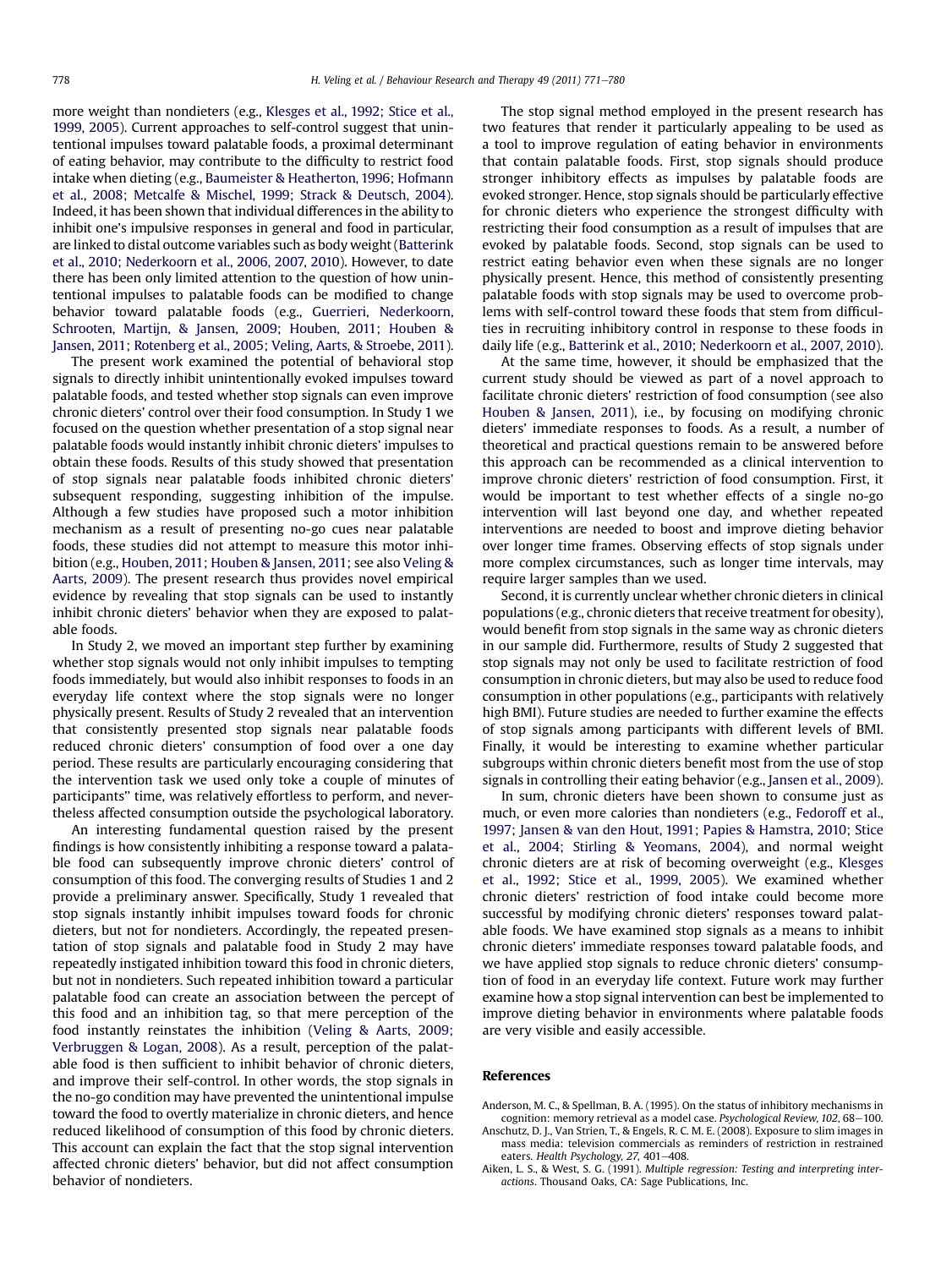- <span id="page-8-0"></span>Batterink, L., Yokum, S., & Stice, E. (2010). Body mass correlates inversely with inhibitory control in response to food among adolescent girls: an fMRI study. Neuroimage, 52, 1696-1703.
- Baumeister, R. F., & Heatherton, T. F. (1996). Self-regulation failure: an overview. Psychological Inquiry, 7, 1-15.
- Blanchard, F. A., & Frost, R. O. (1983). Two factors of restraint: concern for dieting and weight fluctuation. Behaviour Research and Therapy, 21, 259-267.
- Bruce, A. S., Holsen, L. M., Chambers, R. J., Martin, L. E., Brooks, W. M., Zarcone, J. R., et al. (2010). Obese children show hyperactivation to food pictures in brain networks linked to motivation, reward and cognitive control. International Iournal of Obesity,  $32.1494 - 1500$ .
- Brunstrom, J. M., Yates, H. M., & Witcomb, G. L. (2004). Dietary restraint and heightened reactivity to food. Physiology and Behavior, 81, 85-90.
- Chernyak, Y., & Lowe, M. R. (2010). Motivations for dieting: drive for thinness is different from drive for objective thinness. Journal of Abnormal Psychology, 119, 276-281.
- Collins, J. E. (1978). Effects of restraint, monitoring, and stimulus salience on eating behavior. Addictive Behaviors, 3, 197-204.
- Coxon, J. P., Stinear, C. M., & Byblow, W. D. (2009). Stop and go: the neural basis of selective movement prevention. Journal of Cognitive Neuroscience, 21(6), 1193-1203
- Custers, R., & Aarts, H. (2010). The unconscious will: how the pursuit of goals operates outside of conscious awareness. Science, 329, 47-50.
- Elfhag, K., & Rössner, S. (2005). Who succeeds in maintaining weight loss? A conceptual review of factors associated with weight loss maintenance and weight regain. Obesity Reviews, 6, 67-85.
- Fedoroff, I. C., Polivy, J., & Herman, C. P. (1997). The effect of pre-exposure to food cues on eating behaviour of restrained and unrestrained eaters. Appetite, 28,  $33 - 47$
- Fedoroff, I. C., Polivy, J., & Herman, C. P. (2003). The specificity of restrained versus nondieters' responses to food cues: general desire to eat, or craving for the cued food? Appetite,  $41$ ,  $7-13$ .
- Gorman, B. S., & Allison, D. B. (1995). Measures of restrained eating. In D. B. Allison (Ed.), Handbook of assessment methods for eating behaviors and weight related problems: Measures, theory, and research (pp. 149-184). Thousand Oaks, CA: Sage.
- Guerrieri, R., Nederkoorn, C., Schrooten, M., Martijn, C., & Jansen, A. (2009). Inducing impulsivity leads restrained eaters into overeating, whereas current dieters stick to their diet. Appetite, 53, 93-100.
- Harvey, K., Kemps, E., & Tiggemann, M. (2005). The nature of imagery processes underlying food cravings. British Journal of Health Psychology, 10, 49-56.
- Herman, C. P., & Polivy, J. (1980). Restrained eating. In A. J. Stunkard (Ed.), Obesity (pp. 208-225). Philadelphia: Saunders.
- Hill, J. O., & Peters, J. C. (1998). Environmental contributions to the obesity epidemic. Science, 280, 1371-1374.
- Hofmann, W., & Friese, M. (2008). Impulses got the better of me: alcohol moderates the influence of the impulsive vs. reflective system on eating behavior. Journal of Abnormal Psychology, 117, 420-427.
- Hofmann, W., Friese, M., & Wiers, R. W. (2008). Impulsive versus reflective influences on health behavior: a theoretical framework and empirical review. Health Psychology Review, 2, 111-137.
- Hofmann, W., Van Koningsbruggen, G. M., Stroebe, W., Ramanathan, S., & Aarts, H. (2010). As pleasure unfolds: hedonic responses to tempting food. Psychological Science, 21, 1863-1870.
- Houben, K. (2011). Overcoming the urge to splurge: the role of inhibitory control in eating behavior. Journal of Behavior Therapy and Experimental Psychiatry, 42, 384-388.
- Houben, K., & Jansen, A. (2011). Training inhibitory control: a recipe for resisting sweet temptations. Appetite, 56, 345-349.
- Irwin, J. R., & McClelland, G. H. (2003). Negative consequences of dichotomizing continuous predictor variables. Journal of Marketing Research, 40, 366-371.
- Jansen, A., Nederkoorn, C., van Baak, L., Keirse, C., Guerrieri, R., & Havermans, R. (2009). High-restrained eaters only overeat when they are also impulsive. Behaviour Research and Therapy, 47, 105-110.
- Jansen, A., Oosterlaan, J., Merckelbach, H., & van den Hout, M. A. (1988). Nonregulation of food intake in restrained, emotional, and external eaters. Journal of Psychopathology and Behavioral Assessment, 10, 345-354.
- Jansen, A., & van den Hout, M. (1991). On being led into temptation: "counterregulation" of dieters after smelling a "preload". Addictive Behaviors, 16, 247-253.
- Jeffery, R. W., Epstein, L. H., Wilson, G. T., Drewnowski, A., Stunkard, A. J., & Wing, R. R. (2000). Long-term maintenance of weight loss: current status. Health Psychology, 19, 5-16.
- Klajner, F., Herman, C. P., Polivy, J., & Chhabra, R. (1981). Human obesity, dieting, and anticipatory salivation to food. Physiology & Behavior, 27, 195-198.
- Klesges, R. C., Isbell, T. R., & Klesges, L. M. (1992). Relationship between restraint, energy intake, physical activity, and body weight: a prospective analysis. Journal of Abnormal Psychology, 101, 668-674.
- Krieglmeyer, R., Deutsch, R., De Houwer, J., & De Raedt, R. (2010). Being moved: valence activates approach-avoidance behavior independent of evaluation and approach-avoidance intentions. Psychological Science, 21, 607-614.
- Lowe, M. R. (1984). Dietary concern, weight fluctuation and weight status: further explorations of the restraint scale. Behaviour Research and Therapy, 22, 243–248.
- Mann, T., Tomiyama, A. J., Westling, E., Lew, A. M., Samuels, B., & Chatman, J. (2007). Medicare's search for effective obesity treatments: diets are not the answer. American Psychologist, 62, 220-233.
- Metcalfe, J., & Mischel, W. (1999). A hot/cool system analysis of delay of gratification: dynamics of willpower. Psychological Review, 106, 3-19.
- Nakata, H., Inui, K., Wasaka, T., Tamura, Y., Akatsuka, K., Kida, T., et al. (2006). Higher anticipated force required a stronger inhibitory process in go/nogo tasks. Clinical Neurophysiology, 117, 1669-1676.
- Nederkoorn, C., Braet, C., Van Eijs, Y., Tanghe, A., & Jansen, A. (2006). Why obese children cannot resist food: the role of impulsivity. Eating Behaviors, 7,  $315 - 322.$
- Nederkoorn, C., Houben, K., Hofmann, W., Roefs, A., & Jansen, A. (2010). Control yourself or just eat what you like? Weight gain over a year is predicted by an interactive effect of response inhibition and implicit preference for snack foods. Health Psychology,  $29.389 - 394.$
- Nederkoorn, C., Jansen, E., Mulkens, S., & Jansen, A. (2007). Impulsivity predicts treatment outcome in obese children. Behaviour Research and Therapy, 45, 1071-1075.
- Papies, E. K., & Hamstra, P. (2010). Goal priming and eating behavior: enhancing self-regulation by environmental cues. Health Psychology, 29, 384-388.
- Papies, E. K., Stroebe, W., & Aarts, H. (2007). Pleasure in the mind: restrained eating and spontaneous hedonic thoughts about food. Journal of Experimental Social Psychology, 43, 810-817.
- Papies, E. K., Stroebe, W., & Aarts, H. (2008). The allure of forbidden food: on the role of attention in self-regulation. Journal of Experimental Social Psychology, 44, 1283-1292.
- Papies, E. K., Stroebe, W., & Aarts, H. (2009). Who likes it more? Restrained eaters' implicit attitudes toward food. Appetite, 53, 279-287.
- Rogers, P. J., & Hill, A. J. (1989). Breakdown of dietary restraint following mere exposure to food stimuli: interrelationships between restraint, hunger, salivation, and food intake. Addictive Behaviors, 14, 387-397.
- Rotenberg, K. J., Lancaster, C., Marsden, J., Pryce, S., Williams, J., & Lattimore, P. (2005). Effects of priming thoughts about control on anxiety and food intake as moderated by dietary restraint. Appetite, 44, 235-241.
- Royston, P., Altman, D. G., & Sauerbrei, W. (2006). Dichotomizing continuous predictors in multiple regression: a bad idea. Statistics in Medicine, 25,  $127 - 141.$
- Ruderman, A. J. (1986). Dietary restraint: a theoretical and empirical review. Psychological Bulletin, 99, 247-262
- Seibt, B., Häfner, M., & Deutsch, R. (2007). Prepared to eat: how immediate affective and motivational responses to food cues are influenced by food deprivation. European Journal of Social Psychology, 37, 359-379.
- Snoek, H. M., van Strien, T., Janssens, J. M. A. M., & Engels, R. C. M. E. (2008). Restrained eating and BMI: a longitudinal study among adolescents. Health Psychology, 27, 753-759.
- Stice, E., Cameron, R. P., Killen, J. D., Hayward, C., & Taylor, C. B. (1999). Naturalistic weight-reduction efforts prospectively predict growth in relative weight and onset of obesity among female adolescents. Journal of Consulting & Clinical Psychology, 67, 967-974.
- Stice, E., Fisher, M., & Lowe, M. R. (2004). Are dietary restraint scales valid measures of acute dietary restriction? Unobtrusive observational data suggest not. Psychological Assessment, 16, 51-59.
- Stice, E., Presnell, K., Shaw, H., & Rohde, P. (2005). Psychological and behavioral risk factors for onset of obesity in adolescent girls: a prospective study. Journal of Consulting and Clinical Psychology, 73, 195-202.
- Stice, E., Spoor, S., Bohon, C., Veldhuizen, M., & Small, D. (2008). Relation of reward from food intake and anticipated intake to obesity: a functional magnetic resonance imaging study. Journal of Abnormal Psychology, 117, 924-935.
- Stinear, C. M., Coxon, J. P., & Byblow, W. D. (2009). Primary motor cortex and movement prevention: where stop meets go. Neuroscience and Biobehavioural Reviews, 33, 662-673.
- Stirling, L. J., & Yeomans, M. R. (2004). Effect of exposure to a forbidden food on eating in restrained and unrestrained women. International Journal of Eating Disorders, 35, 59-68.
- Strack, F., & Deutsch, R. (2004). Reflective and impulsive determinants of social behavior. Personality and Social Psychology Review, 8, 220-247.
- Stroebe, W. (2008). Dieting, overweight and obesity: Self-regulation in a food-rich environment. Washington, DC: American Psychological Association.
- Stroebe, W., Mensink, W., Aarts, H., Schut, H., & Kruglanski, A. W. (2008). Why dieters fail: testing the goal conflict model of eating. Journal of Experimental Social Psychology, 44, 26-36.
- van Strien, T., Breteler, M. H. M., & Ouwens, M. A. (2002). Restraint scale, its subscales concern for dieting and weight fluctuation. Personality and Individual Differences, 33, 791-802.
- Veenstra, E. M., & de Jong, P. J. (2010). Restrained eaters show enhanced approach tendencies towards food. Appetite, 55, 30-36.
- Veling, H., & Aarts, H. (2009). Putting behavior on hold decreases reward value of need-instrumental objects outside of awareness. Journal of Experimental Social Psychology, 45, 1020-1023.
- Veling, H., & Aarts, H. Changing impulsive determinants of unhealthy behaviours towards rewarding objects. Health Psychology Review, in press-a.
- Veling, H., & Aarts, H. Unintentional preparation of motor impulses after incidental perception of need-rewarding objects. Cognition and Emotion, in press-b.
- Veling, H., Aarts, H., & Stroebe. (2011). Fear signals inhibit impulsive behavior toward rewarding food objects. Appetite, 56, 643-648.
- Veling, H., Holland, R. W., & van Knippenberg, A. (2008). When approach motivation and behavioral inhibition collide: behavior regulation through stimulus devaluation. Journal of Experimental Social Psychology, 44, 1013-1019.